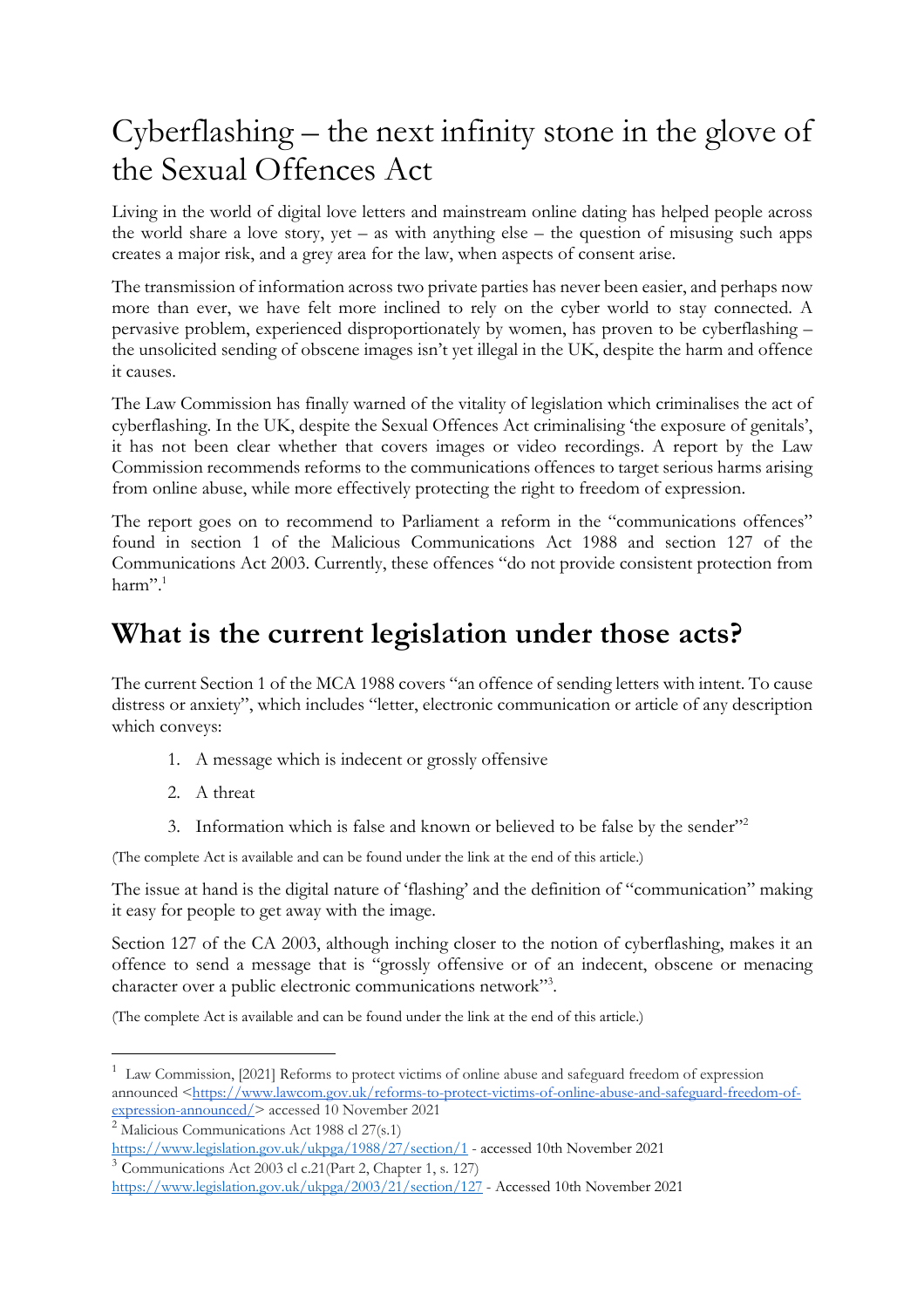It would be quite reasonable to say that the criminal law in England and Wales is currently failing victim-survivors of cyberflashing and data analytics by YouGov show that four in 10 millennial women (41%) have been sent an unsolicited photo of a man's genitals without consent. This figure increases to 48% when we look at the range of those aged 18 to 24 having received an unsolicited sexual photo in the last year alone.



#### Graph by YouGov Report4

Of course, looking exclusively at women raises a concern of bias so addressing the gender bind here is necessary. Contrastingly, there are no reported cases to the Police of cyberflashing from a woman to a man, thus the YouGov report does not look at the reverse, and women are factually more frequently the victims of a sexual assault crime.

### **Having looked at this information, what are some of the ways to move towards including cyberflashing as a crime?**

As surprising as this may come to some, cyberflashing is already a criminal offence in certain jurisdictions – Scotland, Texas and Singapore, to name a few.

While the Law Commission is investigating potential reforms to include cyberflashing as a sexual offence, it appears that this is not the only way to criminalise the act. With law reform now on the agenda for Parliament, it is important to look at potential ways in which this updated legislation can be passed.

For one, "flashing" on the street is already a criminal offence so it would be assumed that this would extend to "cyberflashing" – as much as the similarities between the two forms of abuse are present, there is a slight hurdle in the wording of this section. The offence of "sexual exposure" in the Sexual Offences Act 2003 appears unlikely to apply to cyberflashing as it requires that the person "intentionally exposes his genitals" and "he intends that someone will see them and be caused alarm or distress" – the question standing is whether exposure of the offender's genitals online comes within this provision. We have seen case law of successful prosecution when the

<sup>4</sup> Matthew Smith, 'Four in ten female millennials have been sent an unsolicited penis photo' (YouGov, 16th February) <https://yougov.co.uk/topics/politics/articles-reports/2018/02/16/four-ten-female-millennials-beensent-dick-pic>accessed 12 November 2021

https://d25d2506sfb94s.cloudfront.net/cumulus\_uploads/document/tfuhb7m5fe/DickPics\_men\_2.pdf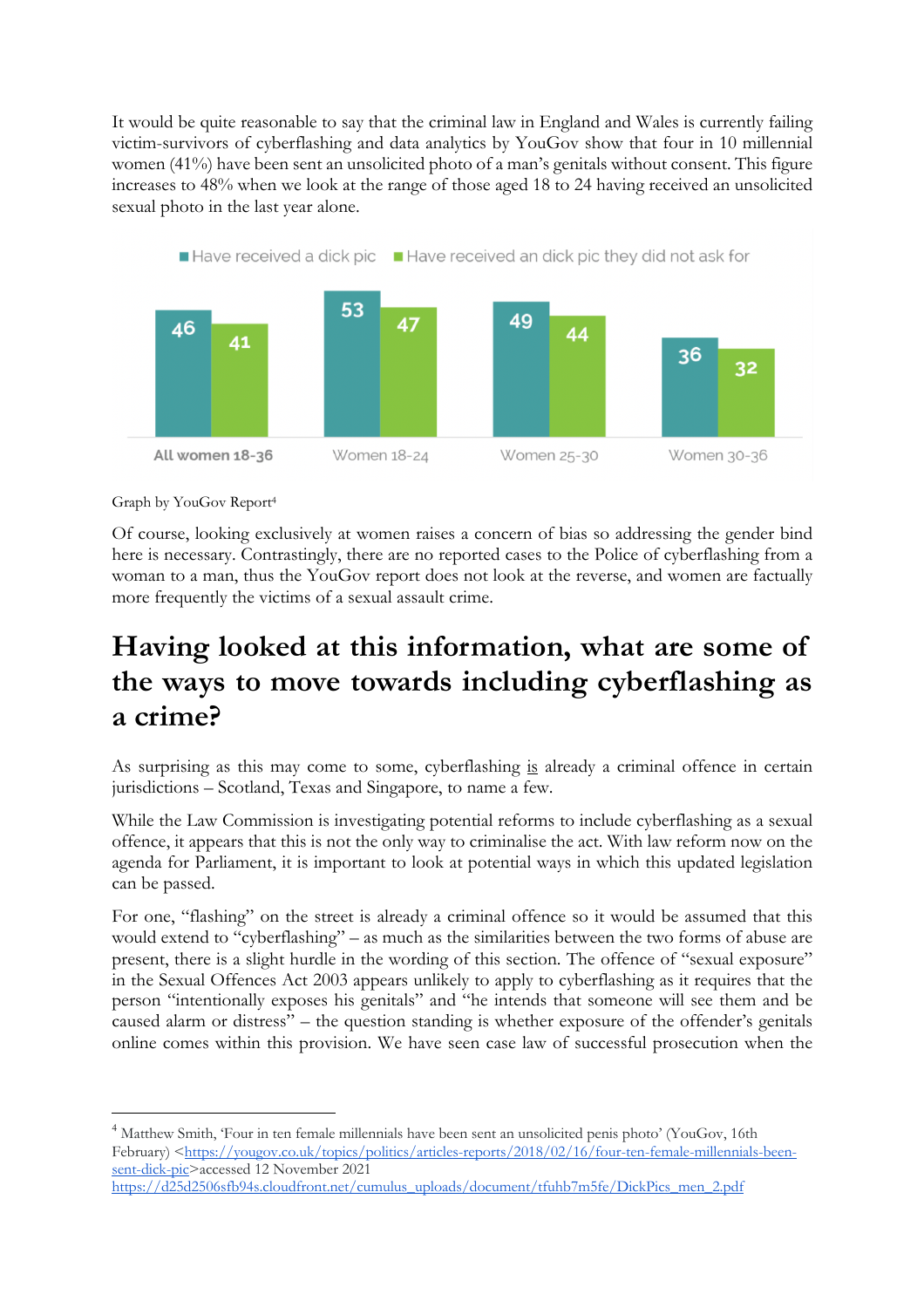exposure happens in real time on platforms such as Zoom, FaceTime or Skype but the delayed reaction of sender-recipient presents a current struggle for the law.

A recent academic journal published by Clare McGlynn and Kelly Johnson titled 'Criminalising cyberflashing: options for law reform"5 looks at ways in which the English and Welsh legal system can move forward by implementing a policy similar to one of the three jurisdictions, despite them having different approaches.

Reportedly, Singapore constituted a specific criminal offence to prosecute cyberflashing with a maximum sentence of one year after they saw an emerging crime trend in online sexual harassment where a person intentionally distributes to another an image of their own or another's genitals, intending that the victim sees the image for the offender's sexual gratification or to cause the victim distress or alarm. The Singapore Penal Code importantly uses the label "sexual exposure" which extends the range of images covered and removes the burden of evidence in order to recognise the nature of the harm which can prove to be difficult when reporting the crime to the police.

Texas took a different approach by criminalising cyberflashing as sexual harassment as the preexisting legislation already addresses "the physical act of indecent exposure, but is silent to the increasingly prevalent occurrence of individuals sending sexually explicit images to an individual without their consent"<sup>6</sup>. The reform enacted by Texas in this situation was to simply include a criminal offence of "unlawful transmission of sexually explicit visual material'7 with a maximum penalty of a \$500 fine. Again, the law reform ensures that an explicit view of the genitals is not necessary as the covered genitals of a male person that are in "discernibly turgid state" is sufficient to satisfy the offence.

Scotland's approach is slightly more relaxed in comparison to Texan law, trying to include cyberflashing as an offence of coercing a person to look at a sexual image. Their Sexual Offences Act already includes the offence of "coercing a person into looking at a sexual image"<sup>8</sup> – this law expands the breadth and nature of sexual offending and ensures that the law covers as many eventualities as possible and is now implemented to also prosecute cyberflashing. The offence has a maximum term of imprisonment of 10 years and it was introduced into the Act after a Scottish Law Commission consultation.

There are many lessons to be learned from this, all of which lead to the necessity for reform. It seems the path on which the English Legal System is headed is similar to the tracks of Scotland which leaves people hopeful that such offences will finally be addressed by the law. Now, it is important to note that the proposal of those changes and the eventual implementation of this new listed offence will not cause the crime itself to never take place. As is often the case with crimes in the nature of sexual harassment, there is a major underreporting of the crime because it often takes long for a victim to address the problem or seek justice via involvement of the court. Nevertheless,

<sup>5</sup> Clare McGlynn and Kelly Johnson, 'Criminalising cyberflashing: options for law reform' [2021] 85(3) Journal of Criminal Law

<sup>&</sup>lt;https://uk.westlaw.com/Document/I2F705C70B9C911EBB9A997457E3491E0/View/FullText.html?origination Context=document&transitionType=DocumentItem&ppcid=803bd1fbc8634d2cb8bf4918085f5aa2&contextData= (sc.Search)&comp=wluk> accessed 10 November 2021

<sup>&</sup>lt;sup>6</sup> Troy Closson, 'A new Texas law criminalizes sending unwanted nudes Lawyers say it might be difficult to enforce' (The Texas Tribune, 14th August) <https://www.texastribune.org/2019/08/14/Texas-new-law-sendingunwanted-nudes-dating-apps-texts/> accessed 10 November 2021

<sup>7</sup> Section 21.19 of Texas Penal Code. <https://statutes.capitol.texas.gov/docs/pe/htm/pe.21.htm> accessed 12 November 2021

<sup>8</sup> Sexual Offences (Scotland) Act 2009 (asp 9) s6 https://www.legislation.gov.uk/asp/2009/9/section/6 accessed 12 November 2021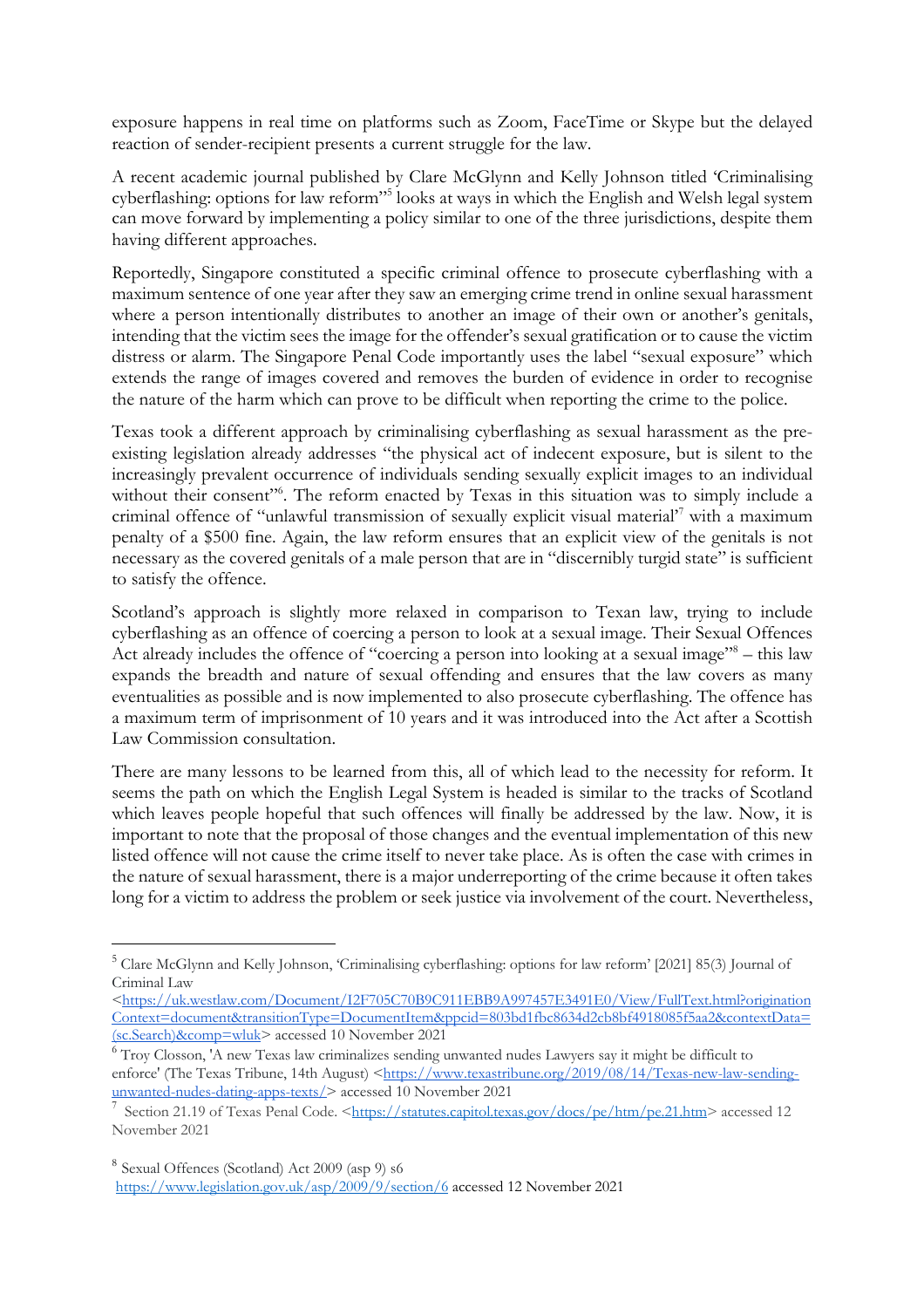the introduction of such reform gives hope that causing distress, irrespective of its platform, deserves relevant punishment.